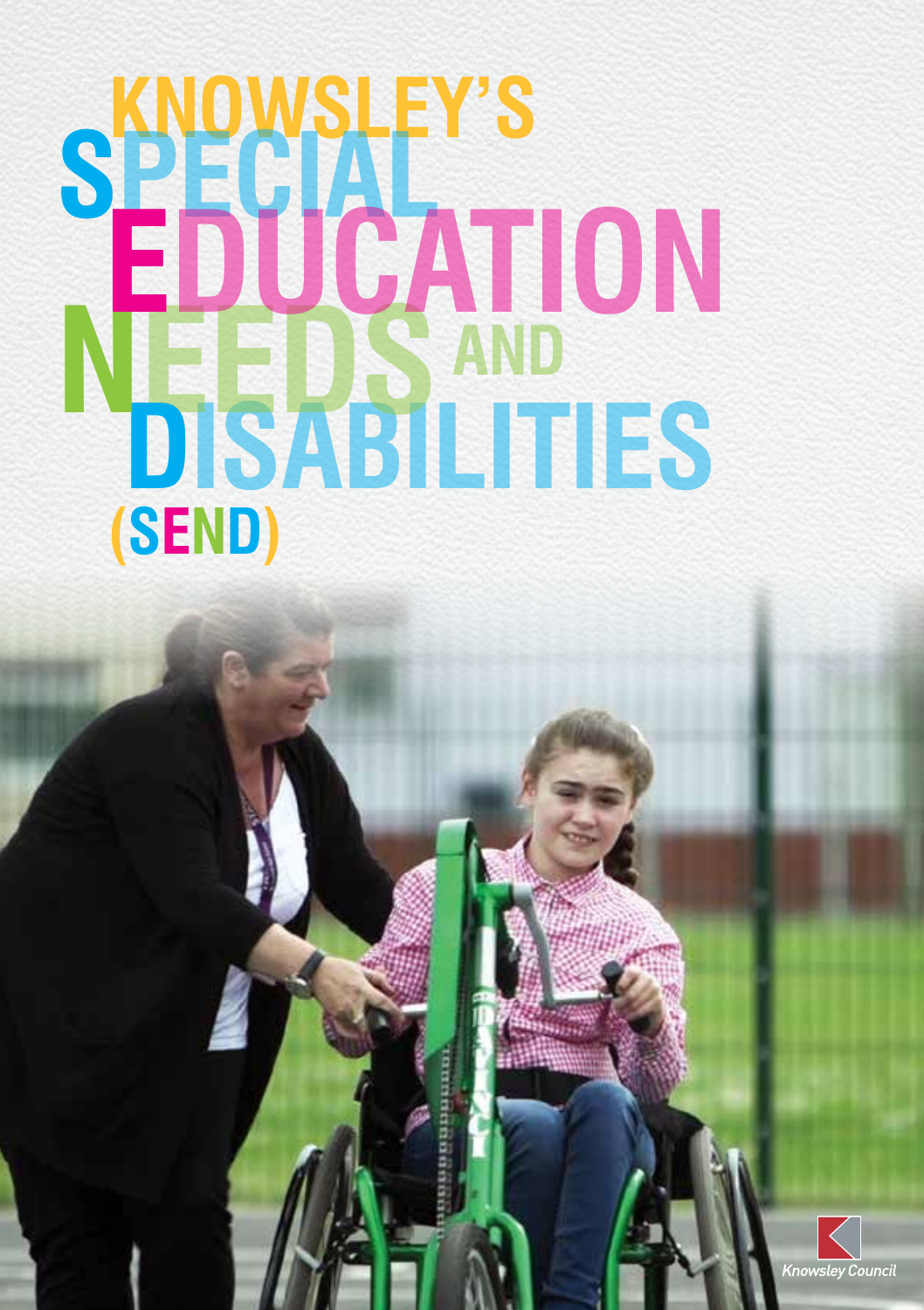#### **What is**

### **Knowsley's SPECIAL NEEDS AND EDUCATION (SEND) N E Local Offer?**



- It's for children and young people, aged up to 25 years old, with special educational needs and/or disabilities, their families and the professionals working with them.
- It provides clear, comprehensive, accessible and up-to-date information about the services available in Knowsley, and beyond - and how to access them.
- It responds to local needs and aspirations by involving disabled children and young people, and those with Special Educational Needs (SEN) and their parents/ carers in its development and review.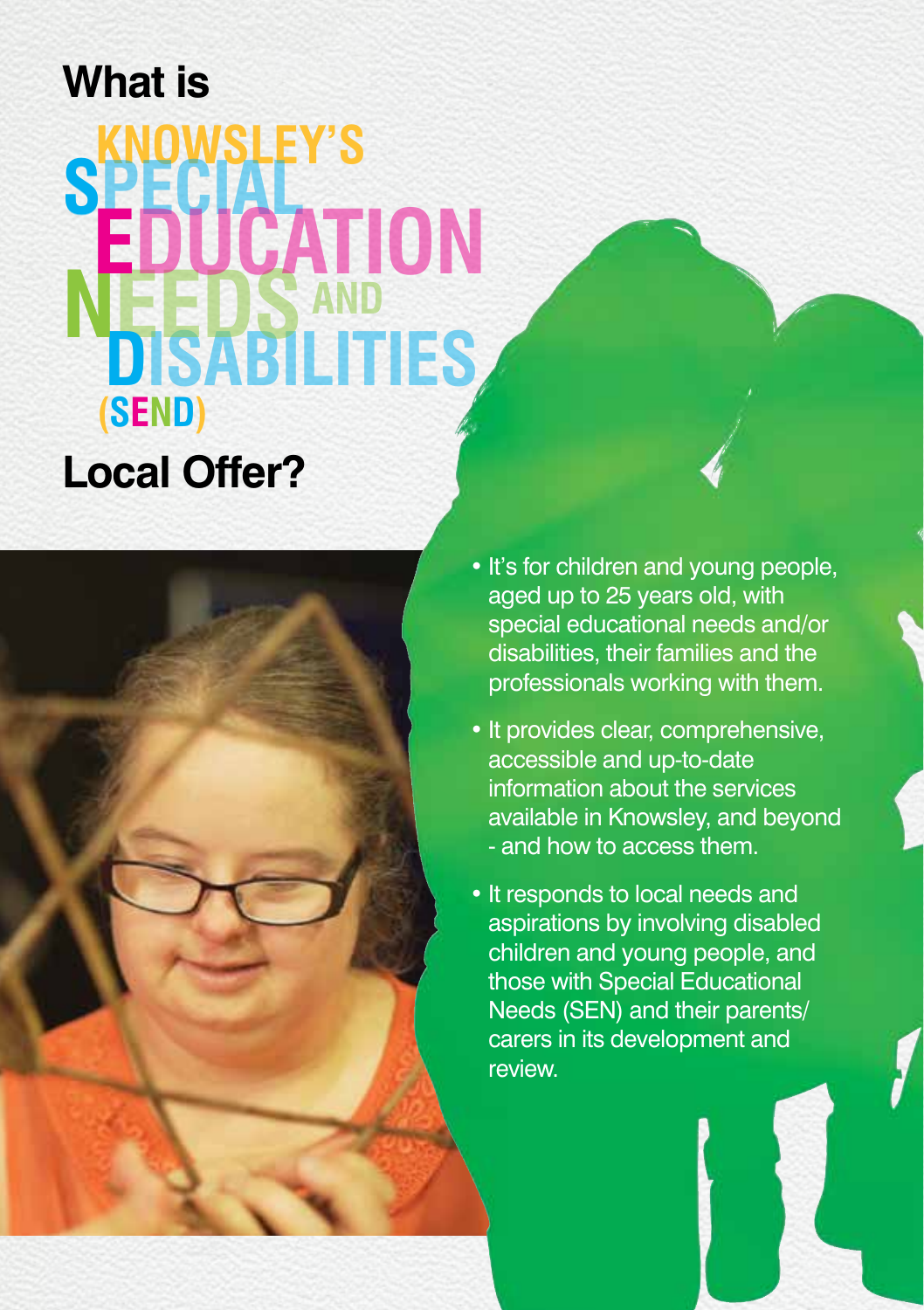# **SEND How can I find out what's in the Local Offer?**

The website **www.knowsleyinfo.co.uk** provides information about a range of local services, including education, health and social care. It enables you to make choices about what support is right for you or your child.

The website includes eligibility criteria, and information about how decisions are made, who makes them and how to access them. It also helps to support parents, carers and young people who have requested a personal budget.

There's also an opportunity to feedback on the services provided and find out how you can become involved in service planning.

#### **You will find information about:**

- special education services
- health services
- social care services
- other educational provision
- training
- travel arrangements for children and young people to schools, colleges and early years education
- preparing for adulthood, including housing, employment and leisure opportunities